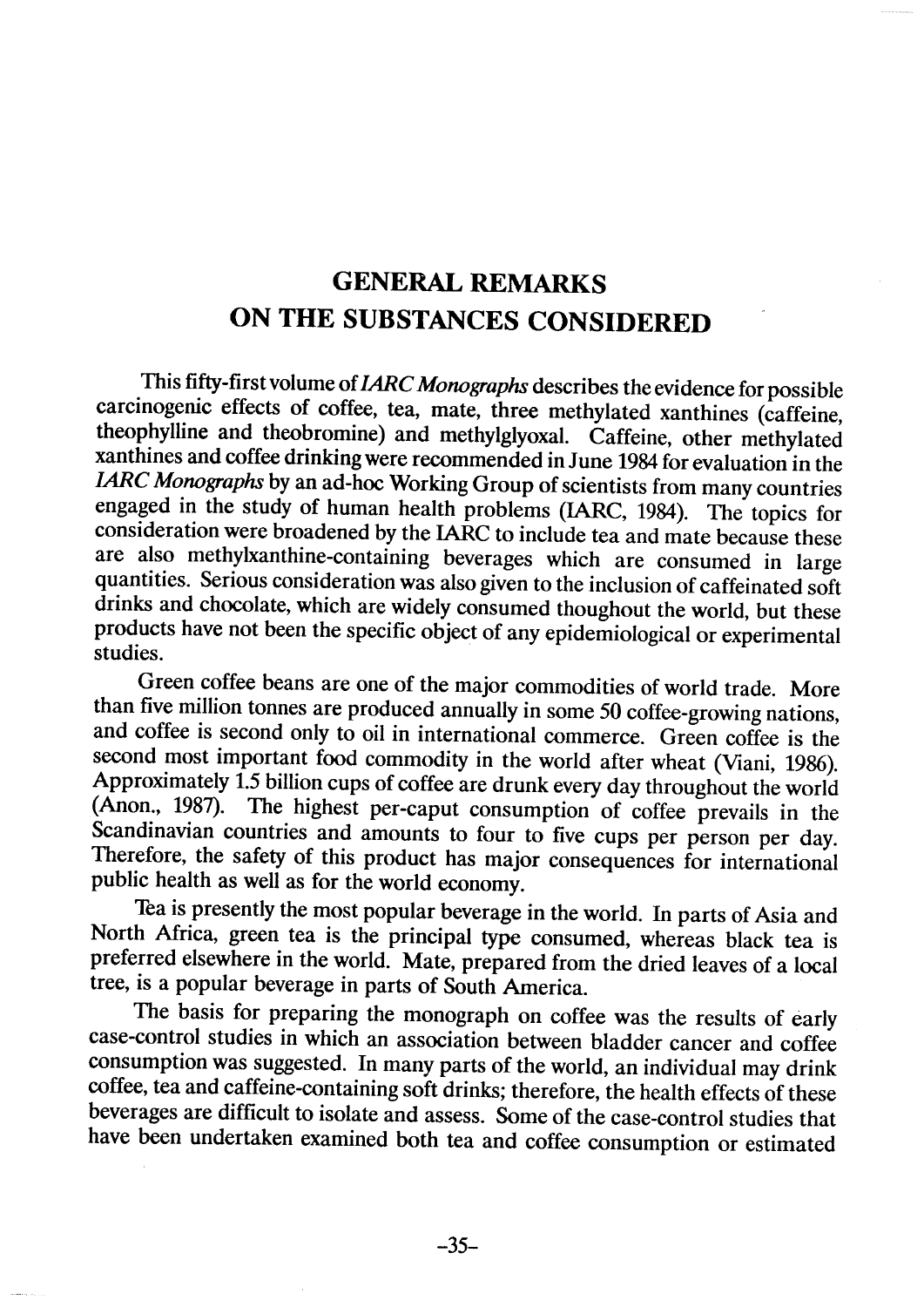## 36 IARC MONOGRAPHS VOLUME 51

total methylxanthine intake. Furthermore, coffee and tea are complex mixtures of hundreds of compounds of widely different chemical classes. Some components of these beverages have been the subject of long-term experiments in animals to study their potential carcinogenicity. Compounds that have been reported to occur in coffee and tea and which have been evaluated previously in the  $IARC$  Monographs series are listed in Table 1. Various strains of beans and of tea are grown under different conditions and are processed for consumption in a variety of ways. The beverages are then prepared according to different local customs, which may include boilng, filtration and the addition of other plant materials (e.g., lemon juice) or milk. A third problem is that it is difficult to quantify individual consumption of coffee and tea, as there is no standardized measure for a cup of either beverage. Lastly, the use of these beverages is associated with other widespread concomitant behaviours, such as cigarette smoking and certain dietary habits, and these associations may vary even within regions.

| Compound                                       | <b>IARC</b> Monographs<br>(volume, year)      | Evaluation                  |             |                           |
|------------------------------------------------|-----------------------------------------------|-----------------------------|-------------|---------------------------|
|                                                |                                               | Humans                      | Animals     | Overall                   |
| Coffee beverage                                |                                               |                             |             |                           |
| Acetaldehyde                                   | 36, 1985 <sup>b</sup>                         | I                           | S           | 2B                        |
| Catechol                                       | 15, 1977                                      | <b>ND</b>                   | I           | $\mathfrak{Z}$            |
| Formaldehyde                                   | 29, 1982 <sup>b</sup><br>36, 1985<br>15, 1977 | L<br><b>ND</b><br><b>ND</b> | S<br>L<br>I | 2A<br>3<br>$\mathfrak{Z}$ |
| Hydrogen peroxide                              |                                               |                             |             |                           |
| Hydroquinone                                   |                                               |                             |             |                           |
| Phenol                                         | 47, 1989                                      | I                           | I           | $\overline{3}$            |
| <b>Black</b> tea                               |                                               |                             |             |                           |
| Hydrogen peroxide                              | 36, 1985                                      | <b>ND</b>                   | L           | 3                         |
| Kampferol                                      | 31, 1983                                      | <b>ND</b>                   | I           | $\mathbf{3}$              |
| Phenol                                         | 47, 1989                                      | I                           |             | $\mathfrak{Z}$            |
| Quercetin                                      | 31, 1983                                      | <b>ND</b>                   | L           | $\overline{\mathbf{3}}$   |
| Green tea                                      |                                               |                             |             |                           |
| Phenol                                         | 47, 1989                                      | I                           | I           | 3                         |
| Additives in tea                               |                                               |                             |             |                           |
| Bergamot oil (containing<br>5-methoxypsoralen) | $40, 1986^b$                                  | I                           | S           | 2A                        |

|  | Table 1. Compounds that have been reported to occur in coffee and tea and                           |
|--|-----------------------------------------------------------------------------------------------------|
|  | which have been evaluated previously in the <i>IARC Monographs</i> series <sup><math>a</math></sup> |

<sup>a</sup> Possible contaminants are discusssed in the respective monographs.

 $<sup>b</sup>$  Also considered in Supplement 7</sup>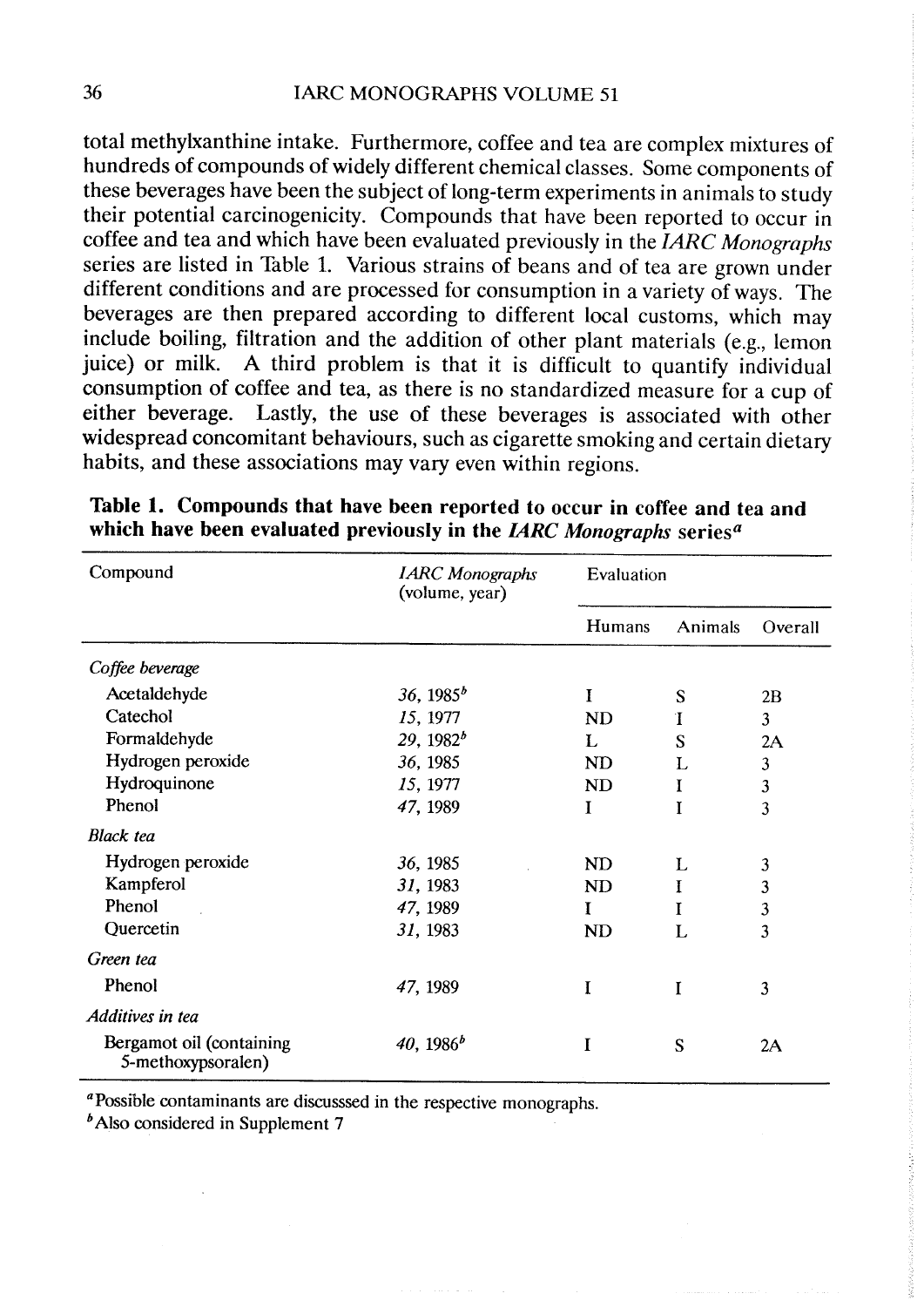An important component of coffee is caffeine; its stimulatory action is considered to be one of the reasons for the popularity of coffee and other caffeine-cntaining beverages (Viani, 1986), although consumption of decaffeinated coffee is increasing in some parts of the world. Quantification of caffeine intake is difficult not only because of the lack of standardization of cups of tea or coffee but also beause of the multiplicity of sources containing it; it is the dominant pharmacologically active constituent of coffee and tea and is also present in many nonprescription pharmaceutical preparations.

It has been suggested that excessive use of caffeine-containing beverages, particularly coffee, influences the risk for coronary heart disease. The question is still open, despite a vast body of research, reviewed only in part in this volume. Concern over the past 10-15 years about the potential of caffeine and caffeine-containing foods and beverages to cause adverse reproductive effects or birth defects in humans stemmed from a series of studies in laboratory animals, dating back to 1960. These showed that caffeine was teratogenic in animals at doses far in excess of the levels of consumption of caffeine by humans. Recent studies in which human exposure was mimicked more appropriately have been used to assess the potential reproductive and developmental toxicity from the use of caffeinated products by humans. The large number of animal studies in which reproductive and developmental toxicity was evaluated compared to other manifestations of toxicity, including cancer, reflects the concern over potential adverse reproductive effects.

Mate had been reported to be associated with increased risks of oesophageal cancer.

Carcinogenicity studies in experimental animaIs were available on coffee, tea (or tea fractions) and caffeine. With regard to theophylline and theobromine, experimental studies were available only on their modifying effects on carcinogenesis. Methylglyoxal, which is present in brewed and instant coffee, was the subject of a carcinogenicity study in animaIs which had been reported at the time the substances were selected. No monograph was prepared on glyoxal, which is also present in brewed and instant coffee and in many foods, because no carcinogenicity data were available. A recent study by Takahashi et al. (1989) examined only the potential modifying effects of glyoxal on carcinogenesis in the rat stomach and was not designed to investigate its carcinogenic potential in an adequate manner.

It is noteworthy that all these beverages, which have been consumed worldwide in large quantities for centuries, have been tested for carcinogenicity in experimental animals only recently. No proper carcinogenicity testing has been done for tea, the world's most commonly consumed beverage, or for mate.